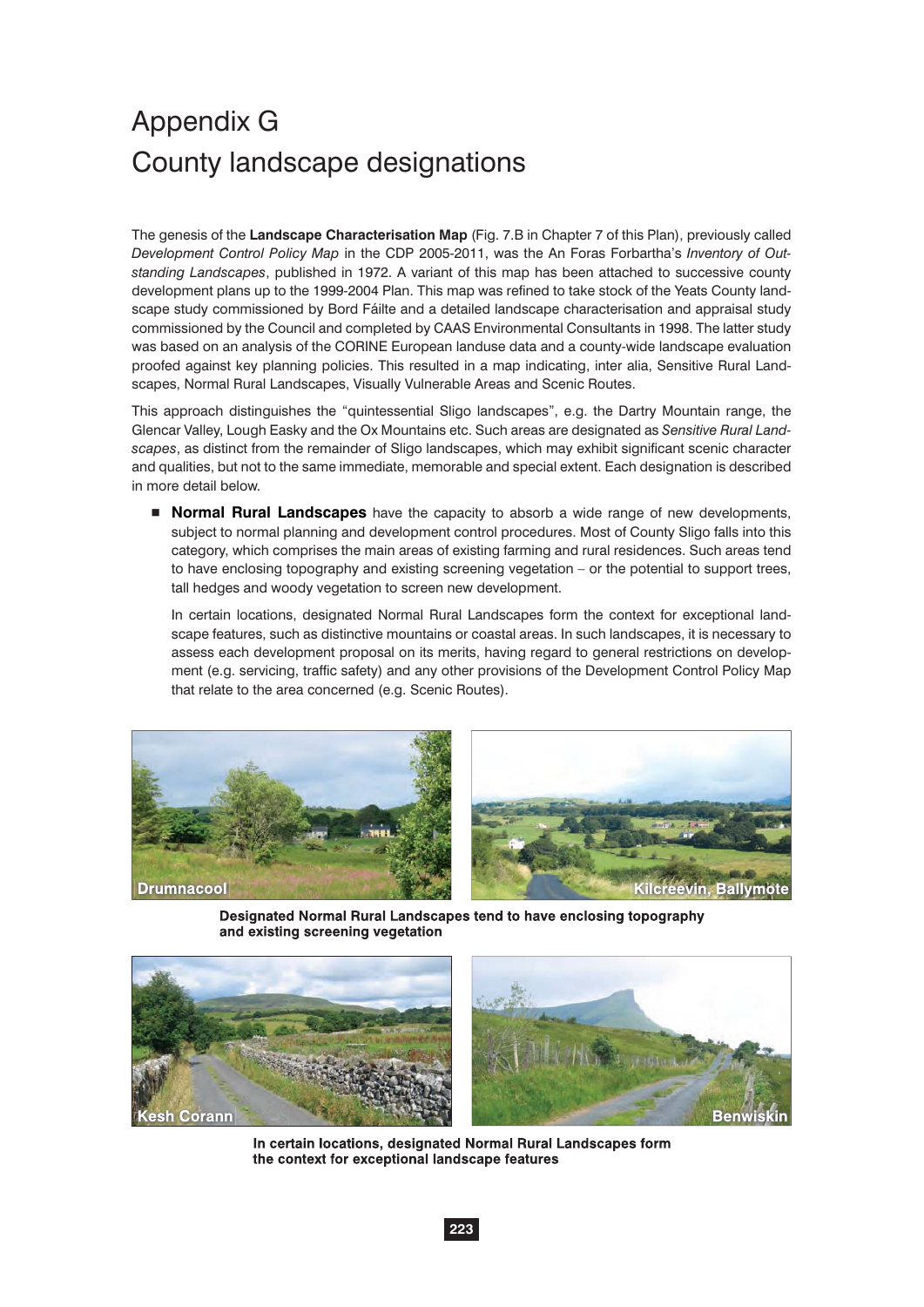## **Appendix G**



Designated Sensitive Rural Landscapes have intrinsic scenic qualities and a low capacity to absorb development



**Scenic Routes afford unique scenic views of distinctive natural features**

- **Sensitive Rural Landscapes** are areas with intrinsic scenic quality and a low capacity to absorb new development – e.g. uplands, headlands. They generally support insufficient vegetative cover for screening purposes and most sites are seen against the sky or water. As a result, even a small development in such an area has the potential to create an impact on the appearance and character of an extensive part of the landscape.

To preserve the integrity of designated Sensitive Rural Landscapes, while endeavouring to sustain local communities, only a limited range of appropriate new developments can be accommodated. Any such proposal must demonstrate a high standard of siting, layout and design and may be required to consider ecological, archaeological, water quality and other factors.

**T** Visually Vulnerable Areas are characterised by distinctive natural features, which have an extremely low capacity to absorb new development without significant alterations of existing character over a very wide area. The eye is strongly drawn to such features, which include coastlines, lakeshores, ridgelines and hill/mountain tops, i.e. conspicuous linear features where land meets sky or water.

Due to their recognised natural beauty or interest and their susceptibility to damage, specified views of designated Visually Vulnerable Areas receive special protection (see Appendix F). Development in, or in the context/setting of these features is also strictly controlled. To be considered for planning permission, a proposal must demonstrate, inter alia, that the development will not to impinge in any significant way on the integrity, distinctiveness and unique visual character of the area when viewed from the surroundings, especially from designated Scenic Routes and the environs of archaeological and historical sites.

**E** Scenic Routes indicate public roads from which the more dramatic scenic views, prospects and vistas of the County can be enjoyed. Most Routes pass through or close to designated Sensitive Rural Landscapes or adjoin designated Visually Vulnerable Areas. Scenic Routes also, in the main, form loops or circuits designed to maximise visibility of important Sligo landscapes without undue interruption. However, some routes considered to warrant designation, do not or cannot form part of a loop.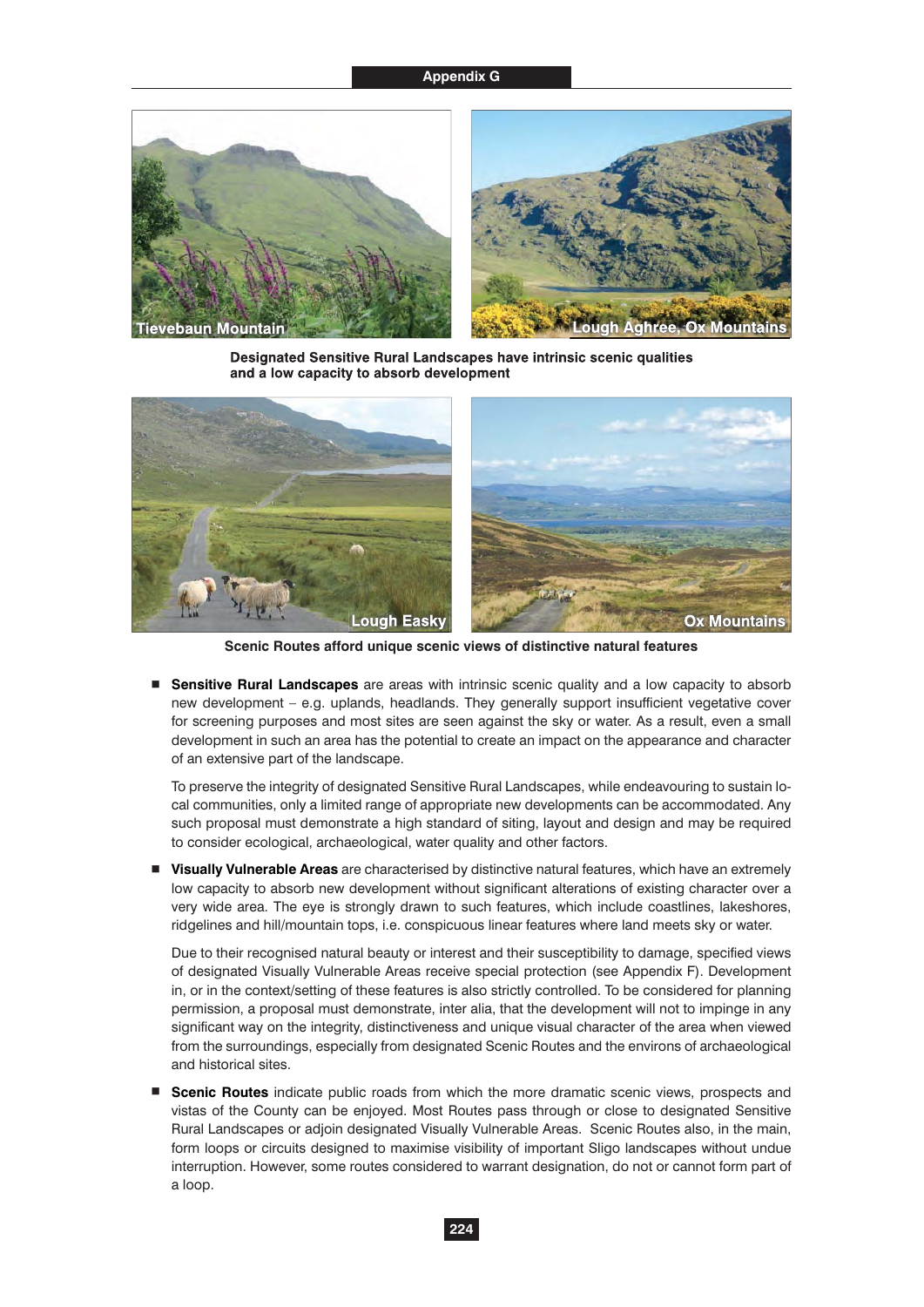

Designated Visually Vulnerable Areas are characterised by distinctive and conspicuous features where land meets sky or water

The designation of Scenic Routes provides a basis for protecting views and prospects of Visually Vulnerable features, such as mountain-ridges, lakeshores and coastlines. It is not necessary for a particular feature to be visible for the full length of a Route, as the designation is based on the overall quality and uniqueness of the views available.

Due to the strong inter-visibility between landscape elements in County Sligo, most Scenic Routes enjoy scenic views of more than one Visually Vulnerable feature.

The following section of this Appendix contains a list of the scenic views it is proposed to preserve over the 2011-2017 period. These are indicated on the Landscape Characterisation Map included in Chapter 7 of this Draft Plan and on the A1 map that accompanies the Plan.

To preserve the listed scenic views, it is necessary to control development along designated Scenic Routes, while facilitating developments that are tied to a specific location or that meet the demonstrated needs of an applicant to reside in a particular area. In all cases, the onus is on the applicant to show that there will be no obstruction or degradation of the scenic view concerned, nor significant alterations to the appearance or character of the designated Sensitive Rural Landscapes in the vicinity.

The above scenic evaluation approach and resultant map have proven robust in both facilitating development and conserving fragile landscapes. The map has been modified only in the light of development management experience. Incidentally, added protection is available under this scheme for designated Sensitive Rural Landscapes insofar as the identified scenic areas correspond greatly – over 95% correlation – with sites designated under EU Directives, e.g. SPAs, cSACs and pNHAs.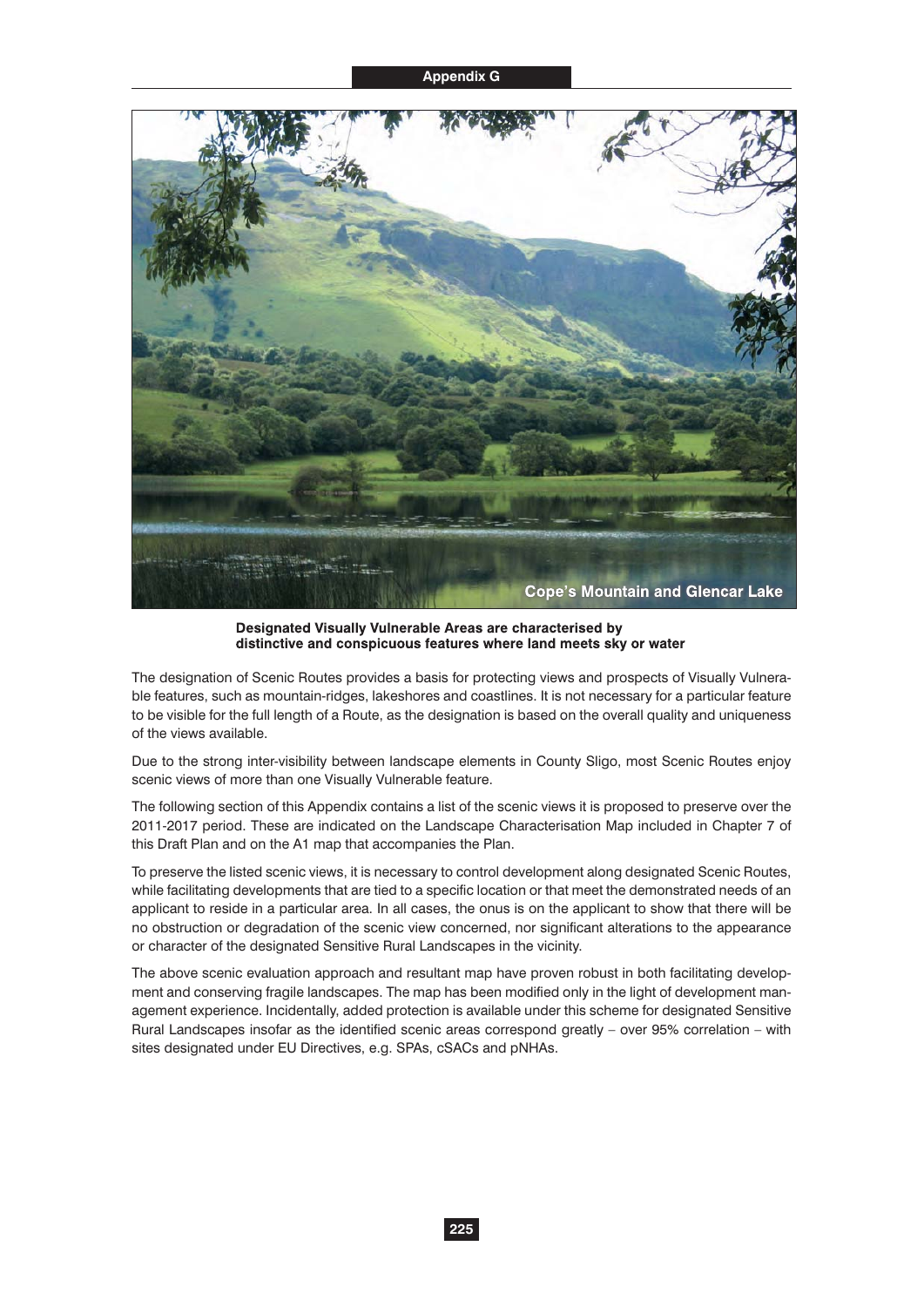# Scenic Views to be preserved

# **National Primary Routes**

- 1. N15 from Bunduff Bridge (Leitrim County boundary) Views of Atlantic Ocean, Ben Bulben, to Sligo **Kings Mountain and Benwiskin**
- 2. N16 from Leitrim County boundary to Sligo Views of Glencar Lake, Ben Bulben
- 
- 4. N4 Collooney By-Pass from northern roundabout Views of Ballysadare Bay, Knocknarea, at Collooney to Carrowroe Union Wood, Slieve Daeane, Slieve Dargan
- 5. N4 Curlew By-Pass from Roscommon County Views of Lough Arrow, Bricklieve Mountains boundary to Ballinafad and Curlew Mountains

#### **National Secondary Routes**

- 
- 
- 
- 

#### **Regional Routes**

- 
- 11. R291 from Sligo to Rosses Point Views of Sligo Bay and Harbour,
- 12. R284 from Carrowroe to junction with road L-3605 Views of Ballygawley Lough, Slieve Dargan north of Ballygawley **Accord 2018** and Slieve Daeane
- 13. R286 from Sligo to Leitrim County boundary Views of Lough Gill and Colgagh Lough
- 14. R287 from Carrowroe to junction with road L-3605 Views of Lough Gill, Slish Wood, at Correagh **Slieve Dargan, Slieve Daeane**
- 15. R292 from Ransboro to Culleenamore House Views of Knocknarea, Ballysadare Bay,
- 16. R292 at Larass, Strandhill, immediately north Views of Sligo Harbour, Sligo Bay of St. Anne's Church and Rectory, to junction and Ben Bulben with road L-3502 at Scardan

and Atlantic Ocean

3. N4 Castlebaldwin to Ballinafad Views of Bricklieve Mountains, Lough Arrow and Curlew Mountains

6. N59 Beltra to Ballysadare Views of Ballysadare Bay, Slieveward and Knocknarea

7. N59 Dromore West to Beltra Views of Atlantic Ocean and Ox Mountains

8. N59 Tullylinn to Culleens Views of Atlantic Ocean and Ox Mountains

9. N59 Caltragh to Camcuill Views of Atlantic Ocean and Ox Mountains

10. R279 Mullaghmore to Cliffony **Views of Atlantic Ocean, Donegal Bay** and Benwiskin

> Coney Island, Knocknarea and Coolera Peninsula, Slieve Dargan, Slieve Daeane, Killery Mountain and Ox Mountains

and Killery Mountain

 Sligo Bay, Slieve Dargan, Slieve Daeane and Ben Bulben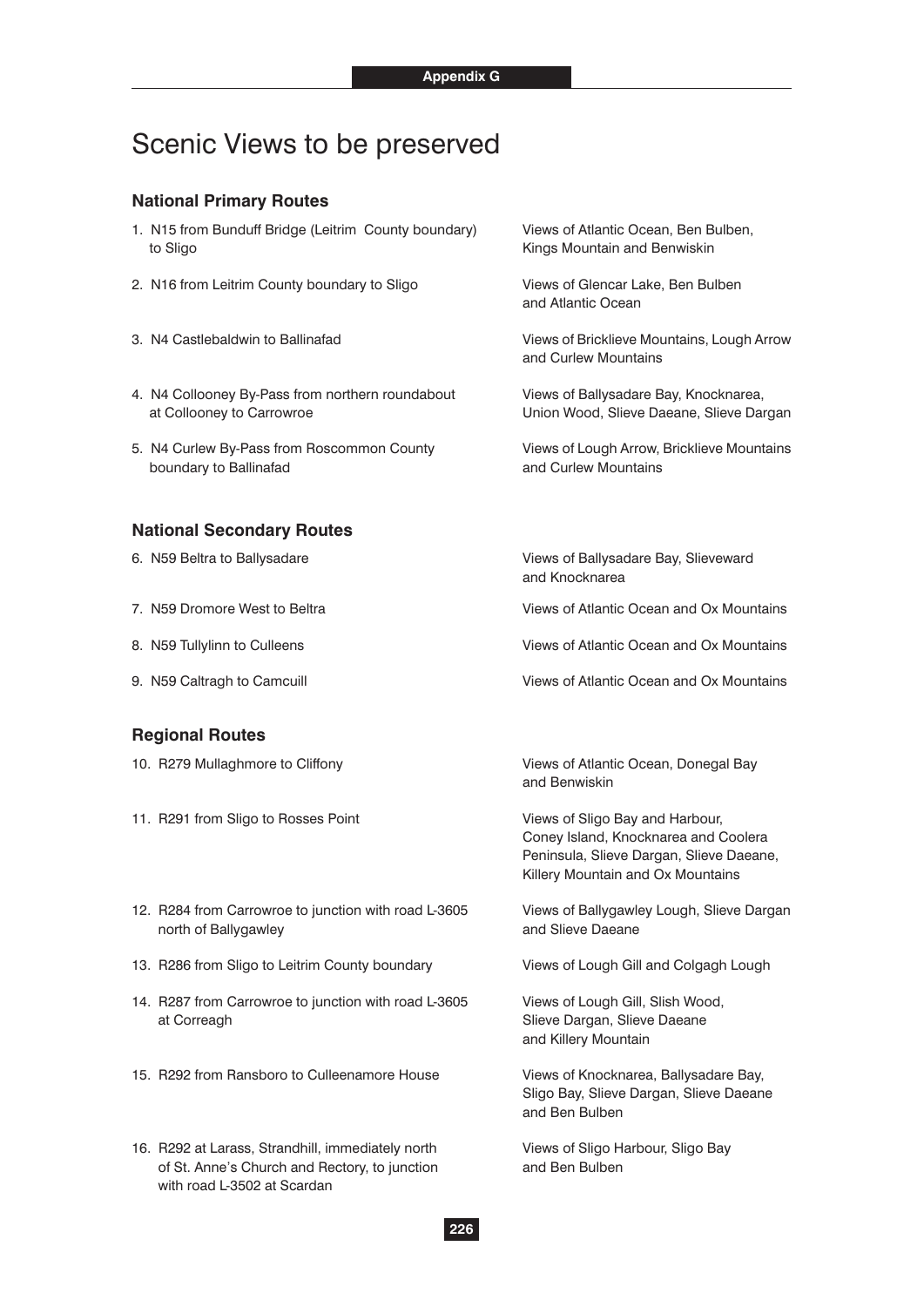- 17. R292 at Larass, Strandhill, between St Anne's Views of Knocknarea Church and Sligo Rugby Club (south side)
- 18. R292 at Carrowdough and Culleenamore, Views of Sligo Bay, Ballysadare Bay between the southern development limit and Knocknarea and the Plan limit of Strandhill Local Area Plan at Culleenamore House
- 19. R294 from The Gap (Mayo County boundary) Views of Lough Talt and Ox Mountains to Mullany's Cross
- 20. R295 from Carrowmaclenany Crossroads Views of Kesh Corran and to Carrowcrory Crossroads the Bricklieve Mountains
- 21. R294 from Mullaghroe Crossroads Views of Lough Gara to Roscommon County boundary
- 22. R297 from Scurmore to Dromore West Views of Killala Bay and Atlantic Ocean
- 23. R278 from Calry (Doonally road junction) to Views of Keelogyboy Mountain Leitrim County boundary at Carrickoneileen.

# **Local Roads**

- 24. L-7101 around Mullaghmore Head Views of Atlantic Ocean and
- 25. 'The Hill' (L-7103) from junction with L-7101 Views of Atlantic Ocean, Donegal on northside of Mullaghmore Head, Bay, the Dartry Range (Ben Bulben, onto L-7102 as far as junction with L-7101 Benwiskin, Truskmore) and Knocknarea on south side of Head
- 26. L-3104 from junction with R279 (Mullaghmore/ Views of Bunduff Lake, the Dartry Cliffony road) turning east onto Lower Bunduff Range and Mullaghmore Harbour road (L-3101 ) to junction with N15 at Castlegal
- 27. Loop road (L-7121) between N15 and coast Views of Atlantic Ocean, Donegal Bay, at Mountemple, and south-east from N15 Dernish Island, Conors Island, Inishmurray, to junction with Derrylehan road (L-3205) Milk Harbour and the Dartry Range
- 28. Upperwood road (L-7202) from junction with Views of the Dartry Range, Streedagh N15 down to sea shore **Point, Conors Island and Inishmurray** Point, Conors Island and Inishmurray
- 29. Grange to Streedagh Point (L-3203 turning Views of Atlantic Ocean and Ben Bulben west onto L-3202 and north onto L-32022)
- 30. Benwiskin Horseshoe (L-7130) Views of Benwiskin, Ben Bulben
- 31. Ballaghnatrillick Bridge northwards to Leitrim Views of Benwiskin, Ben Bulben County boundary (L-7126 & L-3102) and **Example 20** and Donegal Bay southwards to N15 at Mullaghnaneane (L-3105, L-3205 & L-7216)
- 32. Glencar Lake to Carney (L-3404, L-3403 & L-3402) Views of Glencar Lake, Kings Mountain

Donegal Bay

and Donegal Bay

and Ben Bulben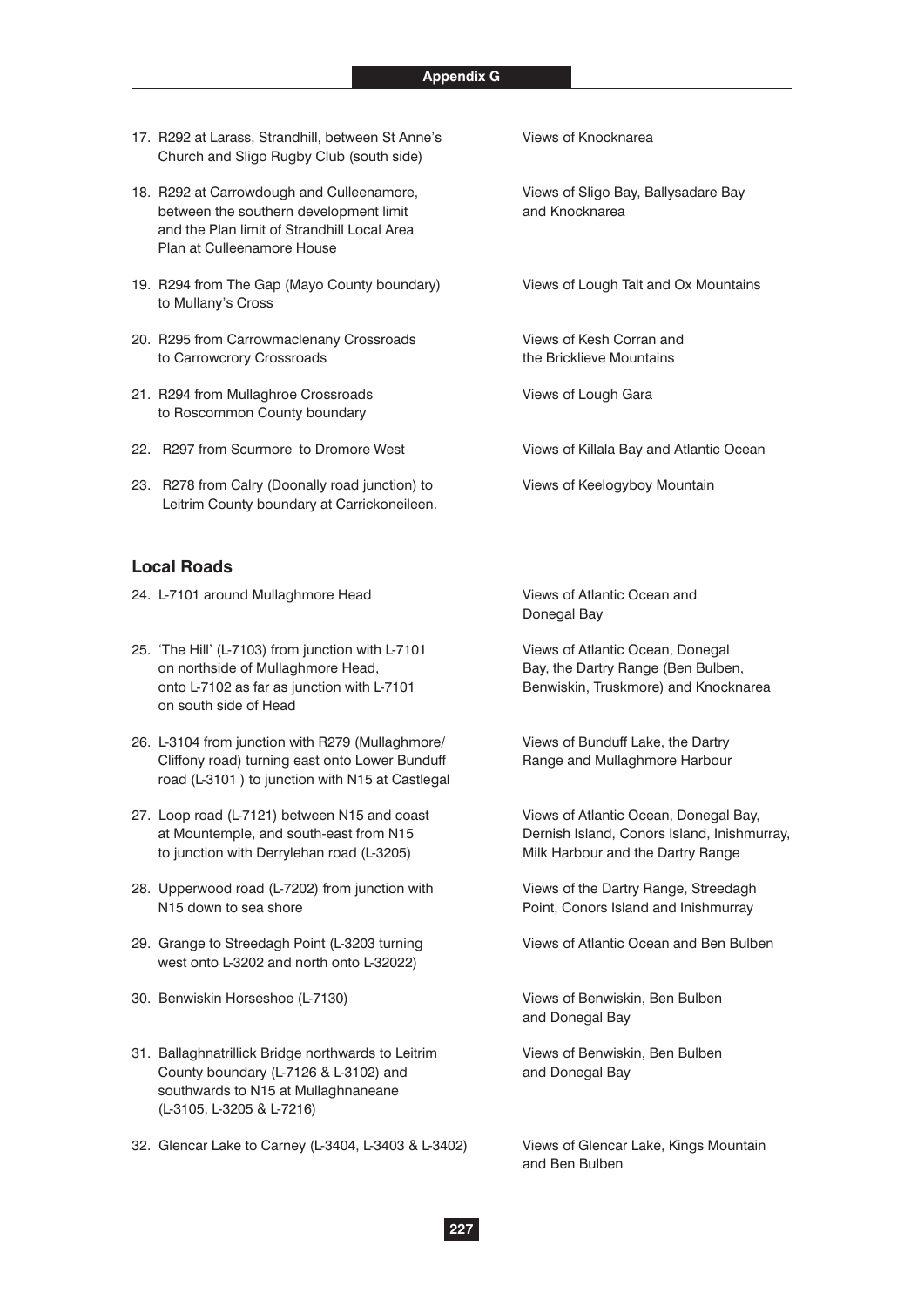- 33. Kintogher road (L-3306) from junction with N15 Views of Drumcliff Bay, the coast, at Tully (Rathcormack) down to Lower Rosses road Ben Bulben, Kings Mountain, Sligo Bay, (L-7311) via L-7309 and Cregg road (L-3307) Knocknarea, Killery Mountain, Slieve
- 34. L-3311 as far as junction at Yeats County Hotel Views of Sligo Bay and Harbour, turning south onto Rosses Point Promenade Road Coney Island, Knocknarea and Coolera (R291) to mini-plan development limit Peninsula, Slieve Dargan, Slieve Daeane,
- 35. Glencar Lake to N16 (L-3404) Views of Glencar Lake and
- 36. L-3602 along Garvoge River and Lough Gill Views of Garavoge River and Lough Gill from Sligo to junction with R287
- 37. From junction of L-3409 and R286 at Views of Keelogyboy Mountain, Cope's Ballynamona, northwards through Loughanelteen Mountain, Lough Anelteen, Killery to Keelogyboy (L-3409 & L-7418), then south to Mountain, Lough Gill, Ox Mountains, R278 via Fermoyle (L-7420 & L-3407) Slieve Daeane, Slieve Dargan, Kings
- 38. L-7417 from junction with L-7418 north to junction Views of Cope's Mountain, Keelogyboy with L-7416 at Glackbaun and along L-7416 from Mountain, Lough Gill, Slieve Dargan, its eastern extremity near Leitrim County boundary Kings Mountain, Knocknarea, Ox to junction with N16 at Drumkilsellagh Mountains, Sligo Bay and Alantic Ocean
- 39. L-3502 from junction with R292 at Scardan Views of Knocknarea to Ransboro.
- 40. Ransboro road (L-3503) at Larass, Strandhill, Views of Sligo Bay and Knocknarea between St Anne's Church and the eastern Plan limit of Strandhill Local Area Plan
- 41. Airport Road, Strandhill (L-35052), between Views of Knocknarea southern boundary of Business and Enterprise Park and northern boundary of new Village Centre
- 42. Road network to east and south of Views of Knocknarea, Kings Mountain, Knocknarea, between junctions of R292 Ben Bulben, Cope's Mountain, Killery and L-3502: specifically the Glen Road (L-3507) Mountain, Slieve Dargan, Slieve Daeane, and L-3506 Keelogyboy Mountain, Ox Mountains
- 43. L-6101 from junction with N59 at Corhawnagh Views of Ballysadare Bay, Knocknarea Church extending westward to Streamstown and Slieveward (Little Ox Mountains) and south to N59 via Lisduff
- 44. L-6101 between junction with N59 at Corhawnagh Views of Slieveward (Little Ox Mountains) Church and junction with R290 (old N4) south of **Ballysadare**

 Dargan, Slieve Daeane, Cope's Mountain and Glencar Valley

Killery Mountain and Ox Mountains

Kings Mountain

 Mountain, Ben Bulben, Knocknarea, the coast, Sligo Bay and Atlantic Ocean

 Ballysadare Bay, Atlantic Ocean, Culleenamore Strand, Sligo Bay, Drumcliff Bay, the coast and Coney Island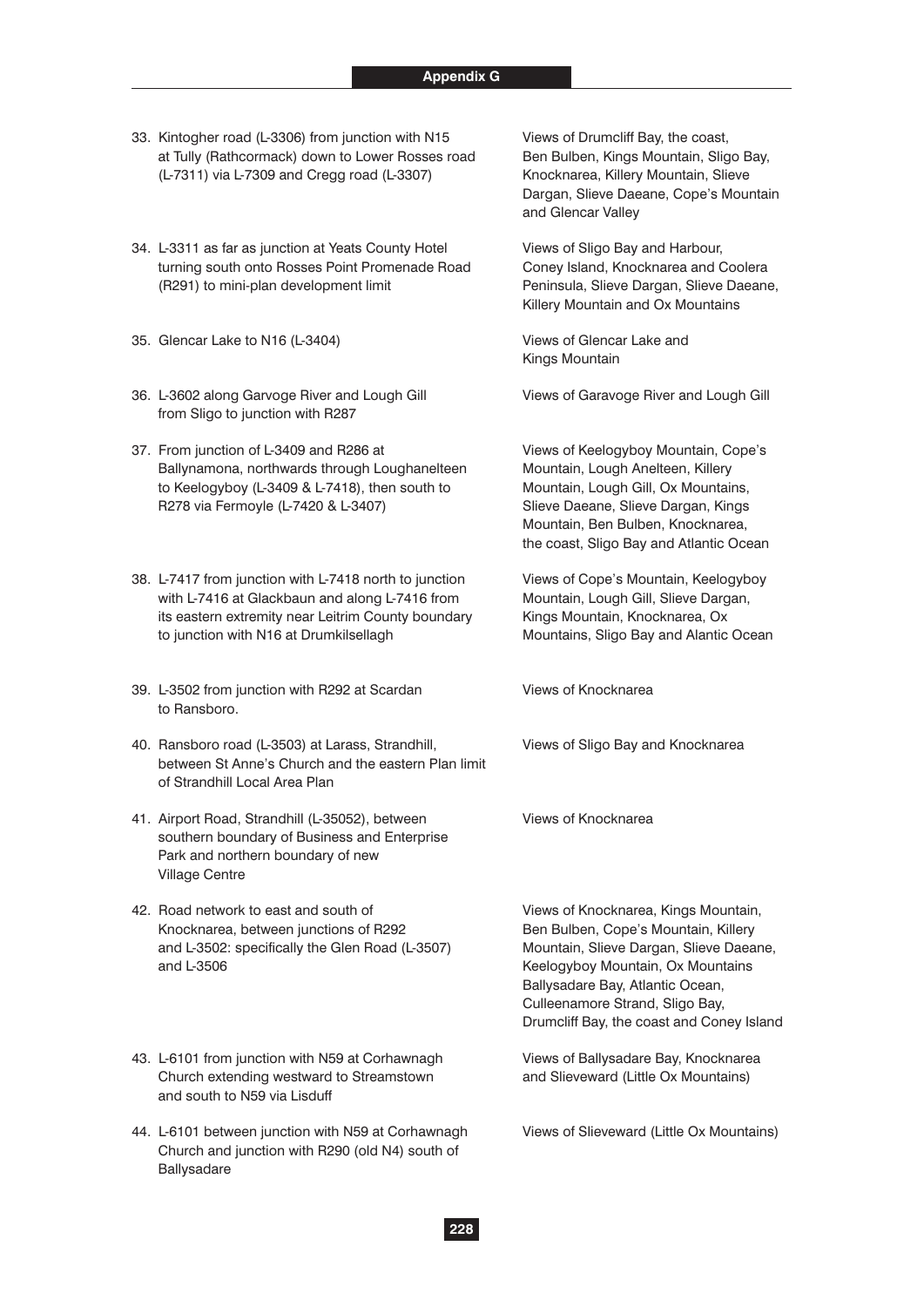- 45. Easkey coastal scenic road (L-2401) between Views of Sligo Bay, the coast, junctions with Dromore West - Easkey road (R297) Ox Mountains and Donegal Bay.
- 46. Coast road from R297 at Dromore West to N59 Views of Atlantic Ocean, Sligo Bay, at Beltra (L-2302 & L-2204) Ballysadare Bay, Ox Mountains,
- 47. Aughris Head (L-2301 turning onto L-6301) Views of Knocknarea, Ben Bulben, between junctions with Beltra - Dromore the coast and Sligo & Donegal Bays West coastal road (L-2302)
- 48. Derk road (L-6215) from junction with Views of Ballysadare Bay, Knocknarea, Beltra - Dromore West coastal road (L-2204) Coolera Peninsula, Coney Island, to sea shore **Rosses Point, Sligo Bay and Ben Bulben** Rosses Point, Sligo Bay and Ben Bulben
- 49. Dromore West to Mullany's Cross Views of Lough Easkey, Ox Mountains (L-2702, L-4701 & L-4702) and Atlantic Ocean
- 50. L-8701 & L-8702 from junction with L-4701 Views of Lough Talt and Ox Mountains at Masshill to junction with R294 at Largan
- 51. Ladies Brae road from Carroweden (L-4602 & Views of Ox Mountains and Atlantic Ocean L-2205) leading to N59 via L-2304 and L-2303 and continuing northwards to Beltra - Dromore West coastal road (L-2302) via L-6205
- 52. Carroweden to Coolaney and continuing to Views of Ox Mountains and Atlantic Ocean junction with N59 at Lugnadeffa (L-8601, L-6804 & L-2801)
- 53. Coast road from Mayo County boundary at Views of Killala Bay Rathmurphy northwards to its junction with R297 at Scurmore
- 54. L-6102 from junction with N59 west of Views of Ox Mountains, Atlantic Ocean of Cooney Lough, continuing on L-2101 and Cooney Lough to junction with L-2801 south of Tullaghan Hill
- 55. L-3605, south of Slieve Daeane and Slieve Views of Slieve Dargan, Slieve Daeane Dargan, between junctions with R284 and Lough Dargan and R287
- 56. Lakeshore drive around Lough Arrow from Views of Lough Arrow and Castlebaldwin to Roscommon County boundary Bricklieve Mountains (L-1404, L-1403 & L-1905)
- 57. Old N4 along western shore of Lough Arrow Views of Lough Arrow, Bricklieve Mountains from Aghanagh through Ballinafad village to and Curlew Mountains junction with new N4 south of Ballinafad
- 58. Carrowcrory crossroads to Ballinafad (L-1806) Views of Bricklieve Mountains, Curlew
- 59. Ladies Brae to Beltra via Chapel Street (L-6213) Views of Ox Mountains, Coolera peninsula

Knocknarea and Ben Bulben.

Mountains and Lough Arrow

and Ballysadare Bay